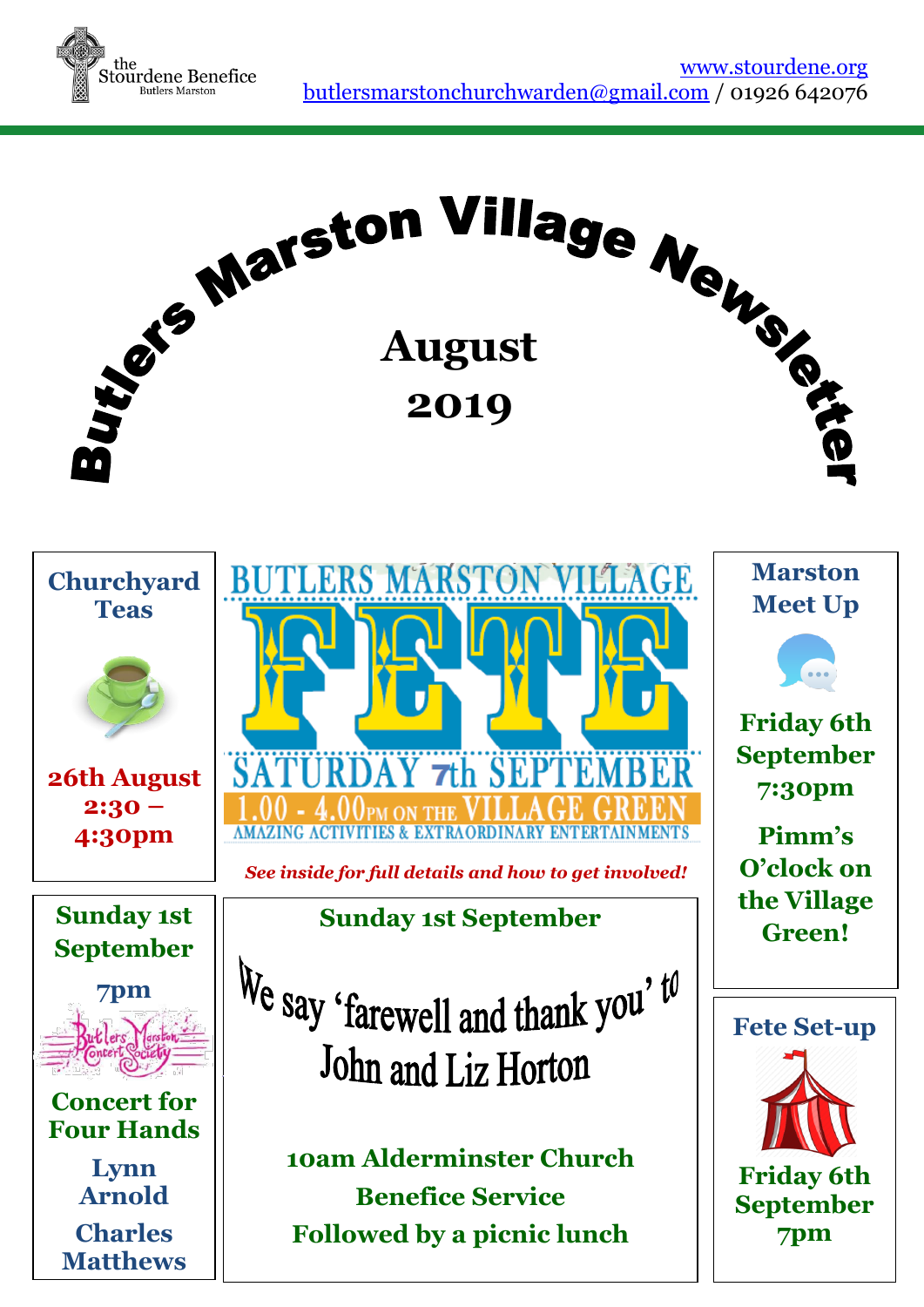

#### **From the Letter of Jude (NIV)**

*Jude's Doxology 24-25*

*<sup>24</sup> To him who is able to keep you from stumbling and to present you before his glorious presence without fault and with great joy— <sup>25</sup> to the only God our Saviour be glory, majesty, power and authority, through Jesus Christ our Lord, before all ages, now and forevermore! Amen.*

### **Road Closure**

Warwickshire County Council Highways has told Dick Leaper that the road into Kineton will be completely closed at Little Kineton near the new development from 26 August to 7 September. The diversion will be via Pillerton and the Banbury Road then in to Little Kineton, or via Pillerton, the Fosse Way and then past Compton Verney into Kineton. We are waiting for details of the bus service and school buses will be affected. There will also be some other road works at Little Kineton during the period 12 August to 7 September but the road will not be completely closed.

*We would like to thank everyone who came to A Midsummer Night's Dream at* 



*Monks Bridge in June. It was a wonderfully entertaining event and the weather was spectacularly kind. As you may know, the proceeds of these events are donated to various charities and this year we have been able - thanks to your participation and generosity - to give £525 to the Multiple Sclerosis Society. We are extremely grateful to everyone who came along and* 

*enjoyed the afternoon. Please don't forget to put next year's date in your diaries - Saturday, 27 June - when The Lord Chamberlain's Men will be performing the Scottish play!* 



*Best wishes, Julian and Kim Piercey*, Monks Bridge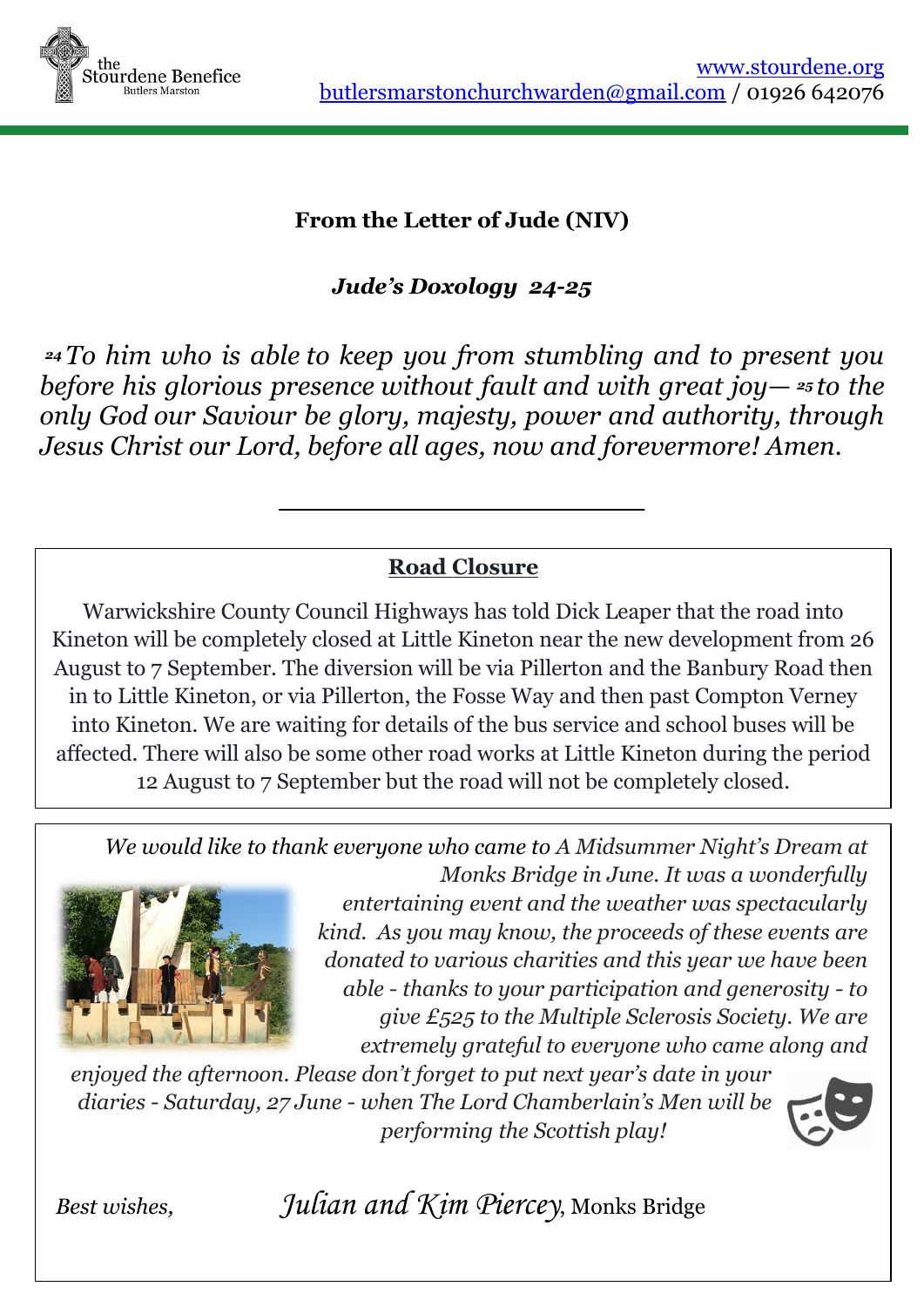

#### **The Green Scene**

Our discussion this month focussed, at least initially, on clothing – or at least things made out of some sort of fabric. Most of us seem to have been willing at some point to donate useable clothes to charity on the grounds that it was better than just throwing them away, or even sending them for recycling. However, some felt that the sheer quantity of material disposed of in this way simply reflected the fact that we were buying too much in the first place; and we also agreed that some, at least, of what we do buy could be used for other purposes when it was no longer fit to wear – at least in public! Trouser legs, especially jeans, have apparently been turned into all sorts of useful things and in several homes a lot of dusters and rags had begun life as shirts – or other things!

We also discussed what things were made of, especially in light of the fact that acrylic, and to a lesser extent polyester, throw off significant quantities of microplastics , especially in the washing process. It was pointed out, though, that using a liquid washing agent rather than powder was thought less harmful in this respect. With a view to saving energy, we even discussed whether it was necessary to wash 'outer' clothes as often as we do: 'hanging things out for an airing' had its advocates – but 'within reason' said others!

Natural fabrics – cotton, wool, linen (flax), bamboo etc which don't shred microplastics – were advocated as the obvious answer to acrylic and polyester but the worrying stories about how cotton in particular is cultivated inevitably led us to consider that, just as some of us opt for organically produced food, so we ought to be seeking out fabrics made without the use of harmful chemicals in the cultivation process. Of course this makes them more expensive – and not easy to find unless you use the internet - but some felt that if less was bought in the first place – including those 'wear-once' clothes! – and that what you bought was of a quality to last, then the overall costs might more or less balance out.

We were also reminded that there was always the mending option. On the other hand, I have to confess that when I rushed back to check, from the manufacturers' labels, what my clothes were made of, I was forced to admit there was room for improvement.

We won't be meeting in August but watch out for a September date.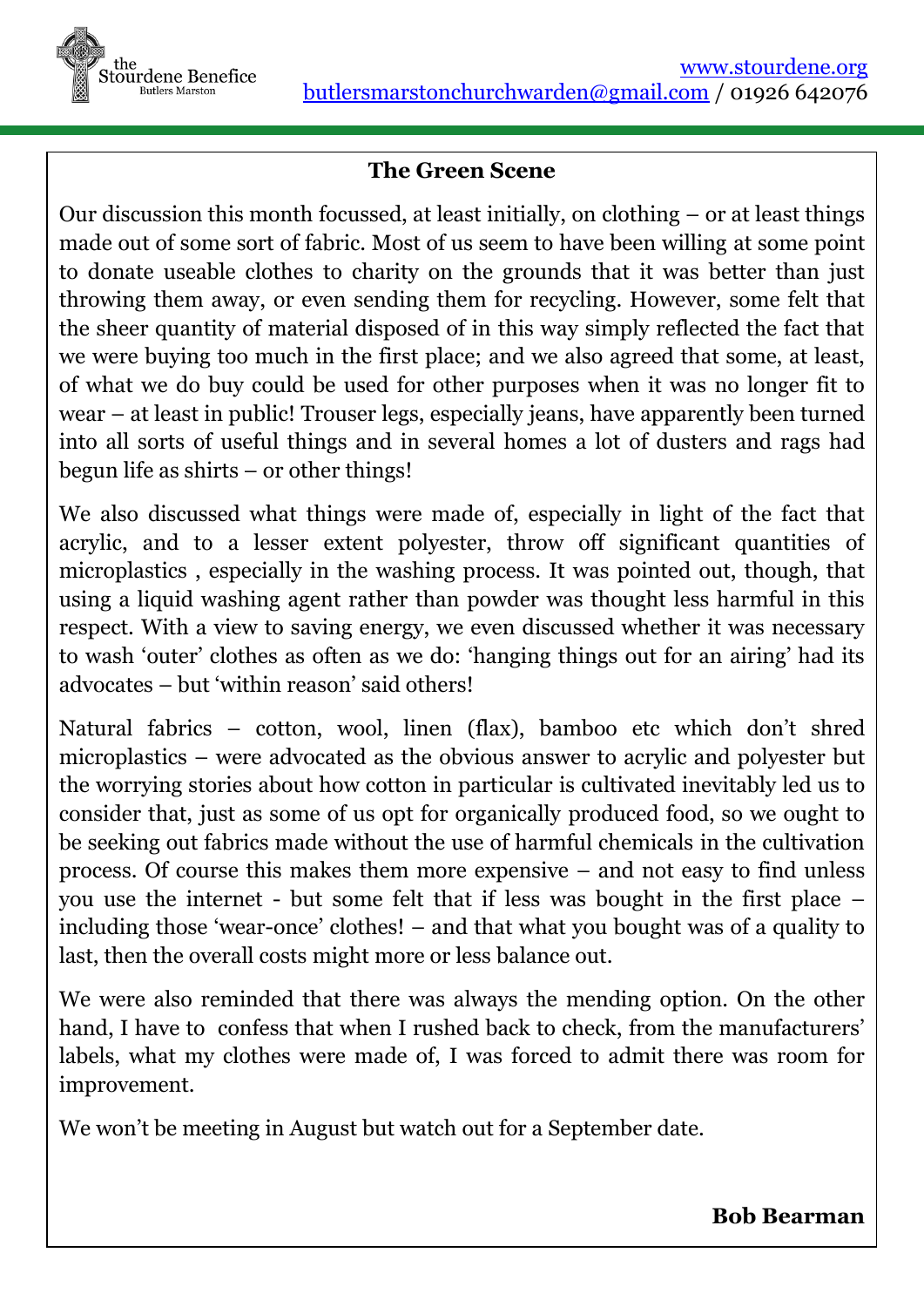

# **Butlers Marston Fete Raffle Prizes**

**This year we have another wonderful selection of prizes.**

**10 raffle tickets are enclosed, for sale, with your newsletter and more tickets can be obtained in advance or purchased on the day**

Cream Tea for Two at Four Teas Stratford 2x adult tickets for The Picture House Cinema Stratford Family entry to Cotswold Farm Park Bistro voucher for The National Herb Centre Family entry to Mary Arden's Farm 2 BMCS Concert Tickets Family Day out at Charlecote Park Family Day entry to Upton House Family Day out at Compton Verney Family Day out at Stratford Butterfly Farm An adult and a child entry to Cotswold Wildlife Park A bottle of champagne presented in a champagne cooler

Toiletries, wine and much more besides…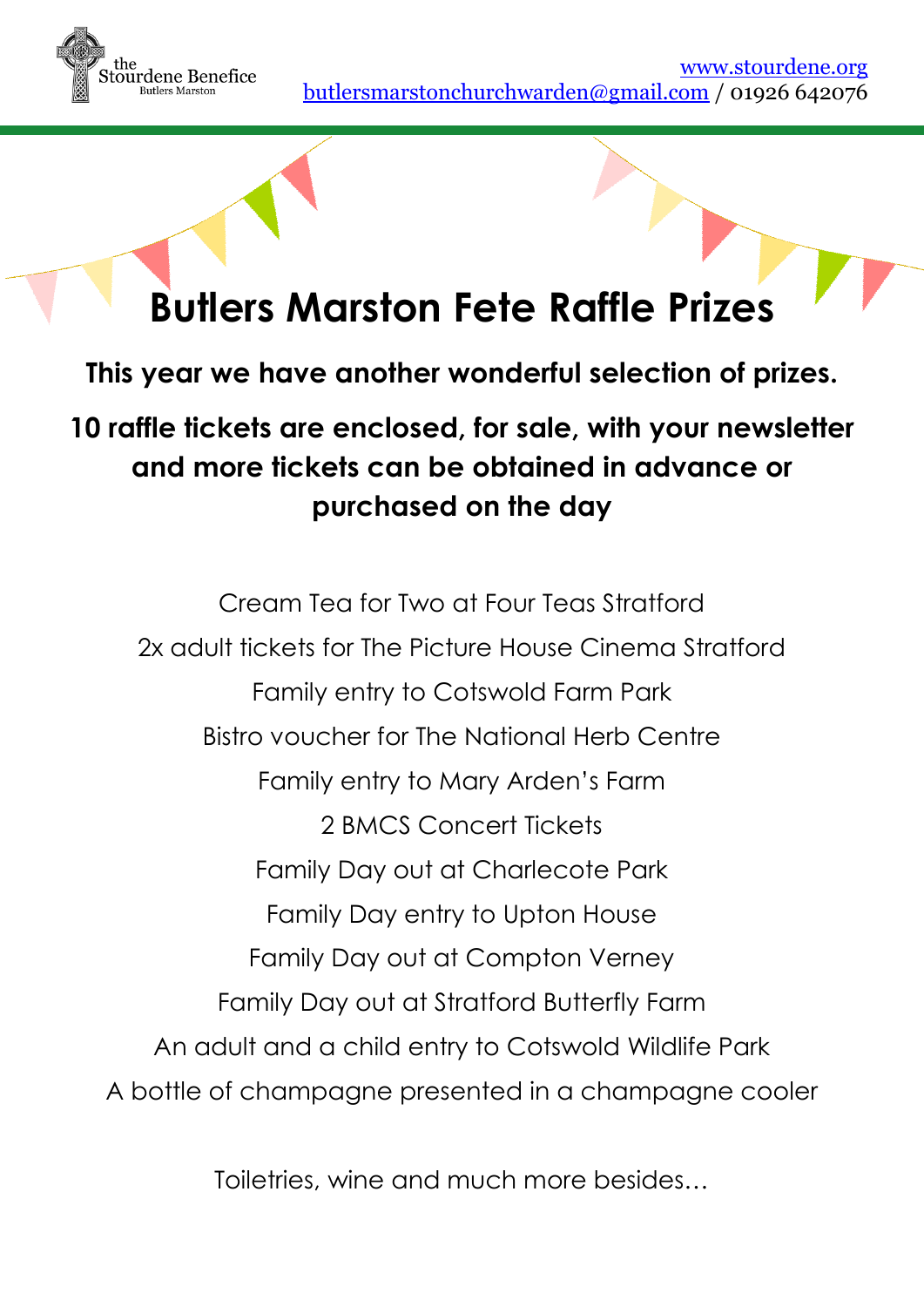

# **Butlers Marston Church Fete – Saturday 7th September**

Preparations for the fete are well underway! There will be all sorts of fun and games taking place including pony rides, races, maypole dancing, Daisybell (folk music)performance, barbecue, tugof-war, cake decorating and much, much more! We really hope to have as many people coming along to have fun as possible from the village and beyond. Join us for lunch with burgers, sausages and veggie options available, or tea and cake! We are grateful to Sheldon Bosley Knight for supporting the 2019 Butlers Marston Fete.

#### **Your Village Fete Needs You!**

#### **RAFFLE TICKETS**

Enclosed with your newsletter this month are two books of raffle tickets. Why not ask your friends and family if they would like to win any of our amazing prizes? Alan Stimson will pop round to collect any sold tickets on the weekend before the fete, or alternatively, bring the stubs and monies along with you on the day to be sure to be in with a chance of winning!

#### **DONATE A RAFFLE PRIZE OR A BOTTLE FOR THE TOMBOLA OR BAKE A CAKE!**

Please deliver them to the appropriate person as soon as possible

|          | <b>Raffle prizes</b> e.g. scented candles, smellies, gift<br>sets, chocolates            | <b>Jenny Mitchell-Hilton</b>          |
|----------|------------------------------------------------------------------------------------------|---------------------------------------|
|          |                                                                                          | <b>Brookdale</b>                      |
|          | Wine Donations for water and wine stall                                                  | (please leave in log store if not in) |
| $\infty$ | <b>Bottles for the tombola</b> - From bubble bath to<br>beer - as long as they are full! | <b>Debbie Cadd</b>                    |
|          |                                                                                          | <b>Town Ground</b>                    |
|          | Cakes                                                                                    | <b>Linda Nevill</b>                   |
|          |                                                                                          | 2, Town Ground                        |

#### **TAKE PART IN ONE OF OUR COMPETITIONS!**

As is tradition, there will be a **baking competition**, so start planning your recipe now! To take **LET** part this year, adults should prepare a ginger cake according to the enclosed recipe. Cakes will be judged on appearance, taste and texture.

Or, why not try your hand at making a **red fruit jam**?

Entries should be brought along by 1:30pm on the day.



**SUNFLOWERS** Entries will be judged on Wednesday 4th September. If you would like to have your sunflower measured, please email **[MissJSMitch@googlemail.com](mailto:MissJSMitch@googlemail.com)** with your address.

**TUG OF WAR** This year, we are looking for people to enter teams, or as individuals, before the event. If you would like to enter, please email Marie-Louise Bennett in advance of the event at **[MLADB7@gmail.com](mailto:MLADB7@gmail.com)**

**Please do get in touch with Jenny Mitchell-Hilton at Brookdale or [missjsmitch@googlemail.com](mailto:missjsmitch@googlemail.com) if you can help.**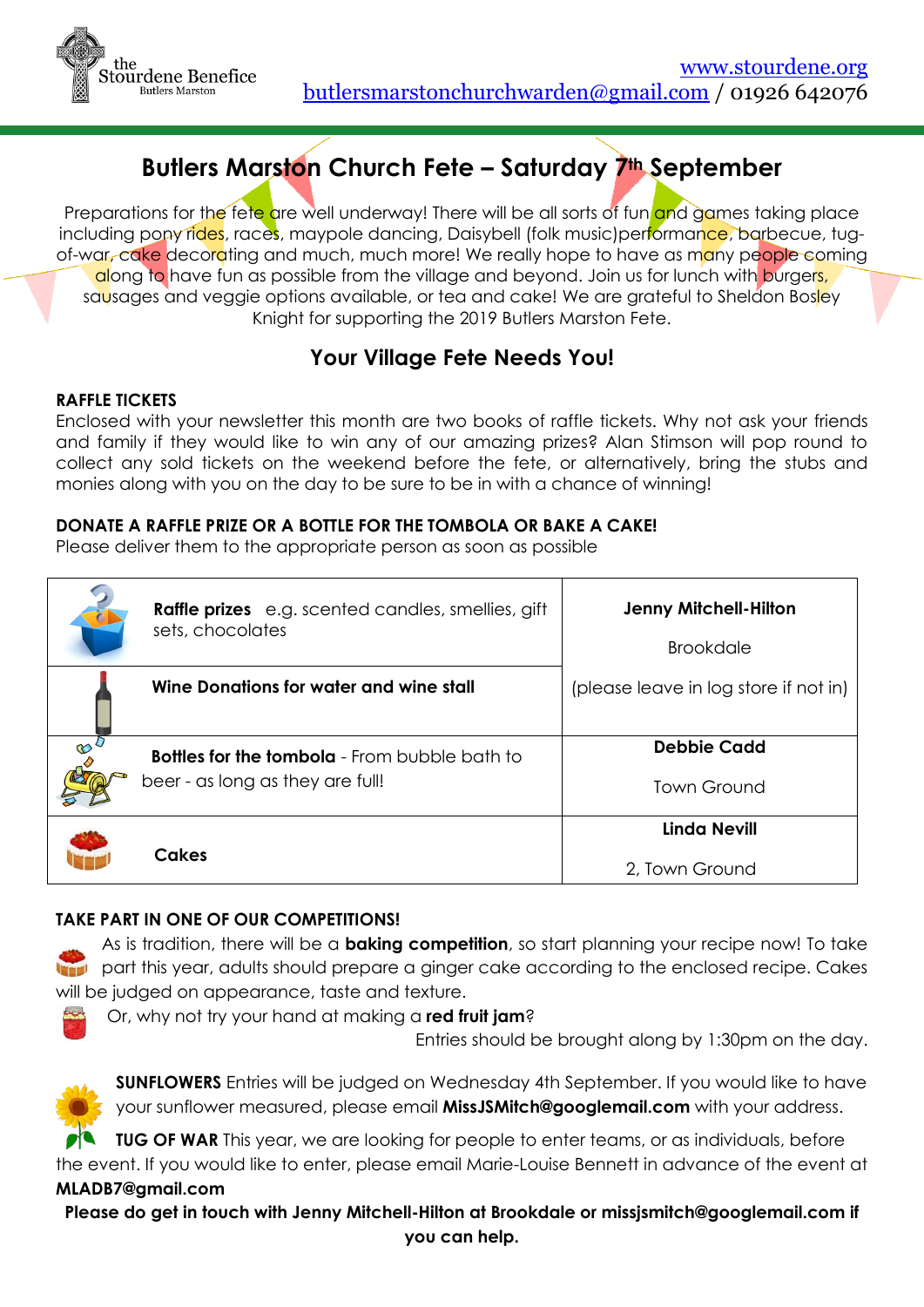



Having read the content so far, there is no doubt that we are nearing the fete! The preparations are well underway thanks to Jenny and the fete

committee. There are lots of ways that we can all get involved, and some super raffle prizes. Enclosed are ten raffle tickets; may we please ask you to offer these to your friends and family to buy to take part? If you would like any more, please do get in touch! Alan Stimson has kindly agreed to collect stubs and monies ahead of the fete or you can bring them along to the raffle stall at the fete.

July was a month of (rather warm!) fun, as the schools drew to a close. We continued to enjoy the re-launch of Chat in Church, now Marston Meet Up, with a gin and tonic evening on the first Friday of the month. Marston Meet Up will resume in September – on tour at the village green! This will also coincide with setting up the tents and stalls for the fete; as ever, the more hands there are, the lighter work there is! All help is always gratefully appreciated – thank you.

BMCS celebrated it's tenth birthday, with four of the five musicians each having performed in the 2009 season. The church was, once again, buzzing with people. I would like to offer my personal thanks to the brilliant committee: Matthew Arnold, Jan Bunyan, John Read, Belinda Roberts, and former committee members Venetia Cooper & Simon Holmes. Belinda has produced every single poster and programme (over forty, we

think!) and her iconic artwork has become synonymous with BMCS. Thanks also to Su and Dick Leaper for supporting the concert society so fully and readily over the ten years. Over ten years, BMCS has seen over 37 programmes, over 50 individual musicians, 3 choirs, and one a capella men's group. We have welcomed thousands of people through the doors of the Church of St Peter of St Paul, Butlers Marston, bringing a community of music-lovers coming together. Financially, the piano now belongs to the church, and indeed more than £13,000 has been raised for church funds ...and we continue to strive to 'bring outstanding classical music to Butlers Marston'! A big 'thank you' to our audience – and if you haven't yet popped along to our concerts, the next one is on 1st September! BMCS is very grateful to this year's sponsors: Loxton Developments, ROC Associates, Shukurs Brasserie and Retirement Security Ltd.

Also in July, the church went on tour to the village green, with our much loved Family Service on the Green followed by a bring-and-share picnic. Rev Sharon Goble led us in worship, exploring the Lord's Prayer through explanation and actions – and Teddy Grange began the prayers from up in a tree!

There was also some sad news in July, as well, which I must report. Our former incumbent here, Rev. Derek Ching, passed away sudddenly on holiday, leaving his widow and two daughters. Rev. Ching's funeral was in mid-July, and there is a copy of the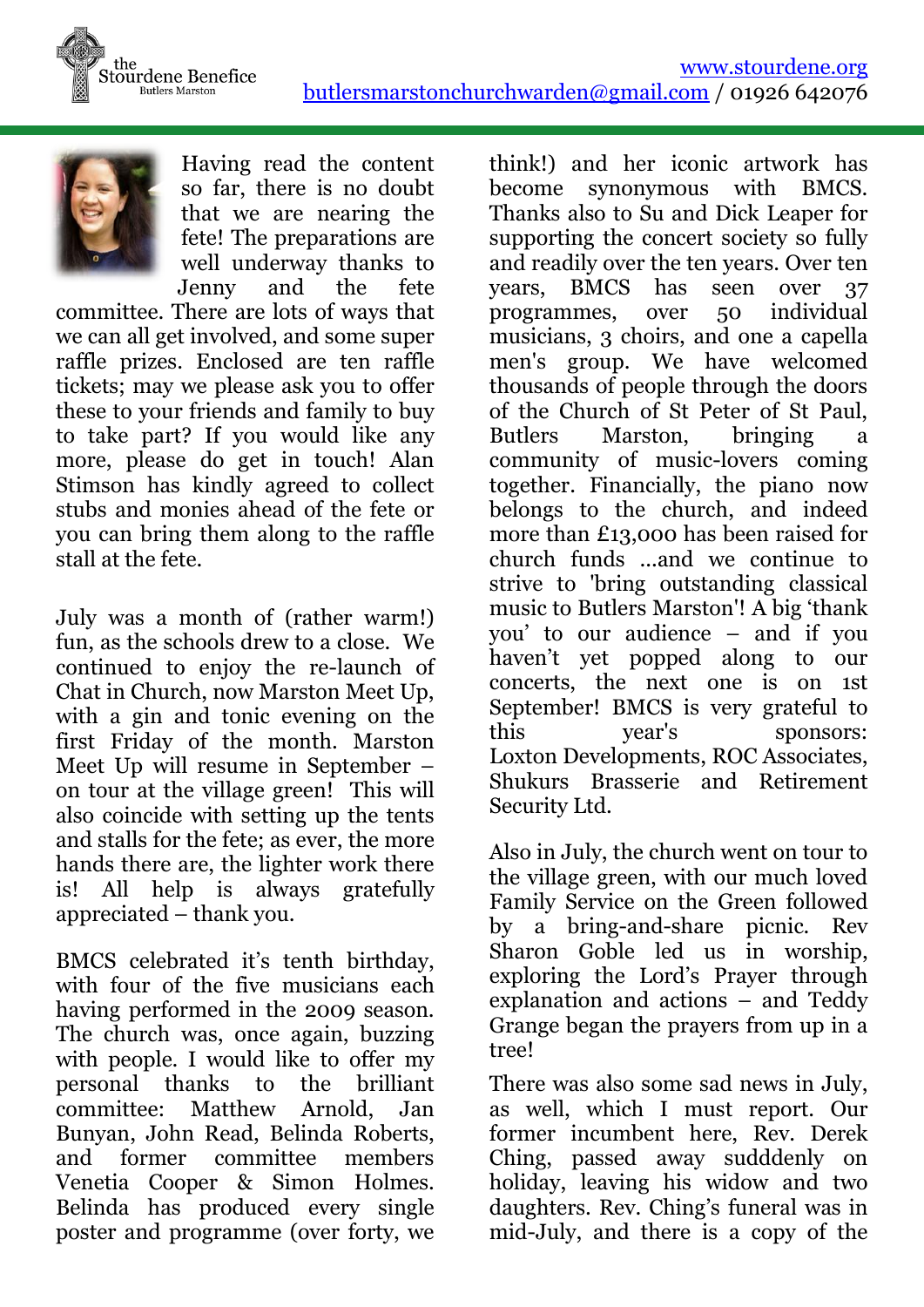

order of service in our church. Also, a dear friend and bell-ringer who was a familiar face at Chat in Church, Sue Marshall, succumbed to cancer and passed away peacefully on 7th July. Her funeral was held in Kineton at the end of July – an uplifting service, especially in view of her young age.

Perhaps now is a good point to consider Jude's doxology which opens our parish newsletter. I am aware of friends in pain at the moment – whether that be physical, emotional or psychological. Jude's blessing, or doxology (presumably the etymology of this is from the Latin, *doxa,* which means to radiate, or glory) is one of great comfort and joy. Some Biblical translations write "To him who can keep you standing on your feet" or "To him who is able to keep you from falling." Matthew and I attended a service yesterday evening, where this idea was expanded upon – this joyful exclamation of praise, where God is by our side, if we dare to look, ask and above all, trust that we may lean on Him. Jude writes of 'His glorious presence' – living here, as we do, I feel very fortunate to be bathed in the golden sunlight, the beautiful countryside and the warmth of friends, neighbours and community spirit.

We enjoyed some of this community spirit yesterday afternoon in the form of cake appreciation at Pillerton Church. Indeed, the Butlers Marston churchyard teas take place on August Bank Holiday Monday from 2.30pm. Please do come and enjoy a wonderful afternoon of tea, coffee, cake and general catching up. Volunteers are

needed to help run the tea and cake stall and to bake cakes; if you can help, please do get in touch with me on 642076 or [lynn@lynnarnold.co.uk.](mailto:lynn@lynnarnold.co.uk) Thank you!

You may well hear the church bells ringing on Saturday to celebrate the wedding of Charlotte Coyne and David Cowling – we look forward to their marriage and send congralutations to them both!

Finally, as you will read in John Horton's note, the time is coming that he and Liz will be retiring. John's final service in Butlers Marston is the Family Service in August (25th at 11.15, preceded by cake!). John's final service in the Benefice is his Farewell Service on Sunday 1st September at Alderminster Church. John and Liz will be sorely missed – but no doubt we will see them both at our Churchyard Teas later this month!

I think that that is all for now. So, I wish you a happy August, and for those that are going away – safe travels, and a wonderful time of rest.

See you soon,

Best wishes,

*Lynn* Lynn Arnold - Treasurer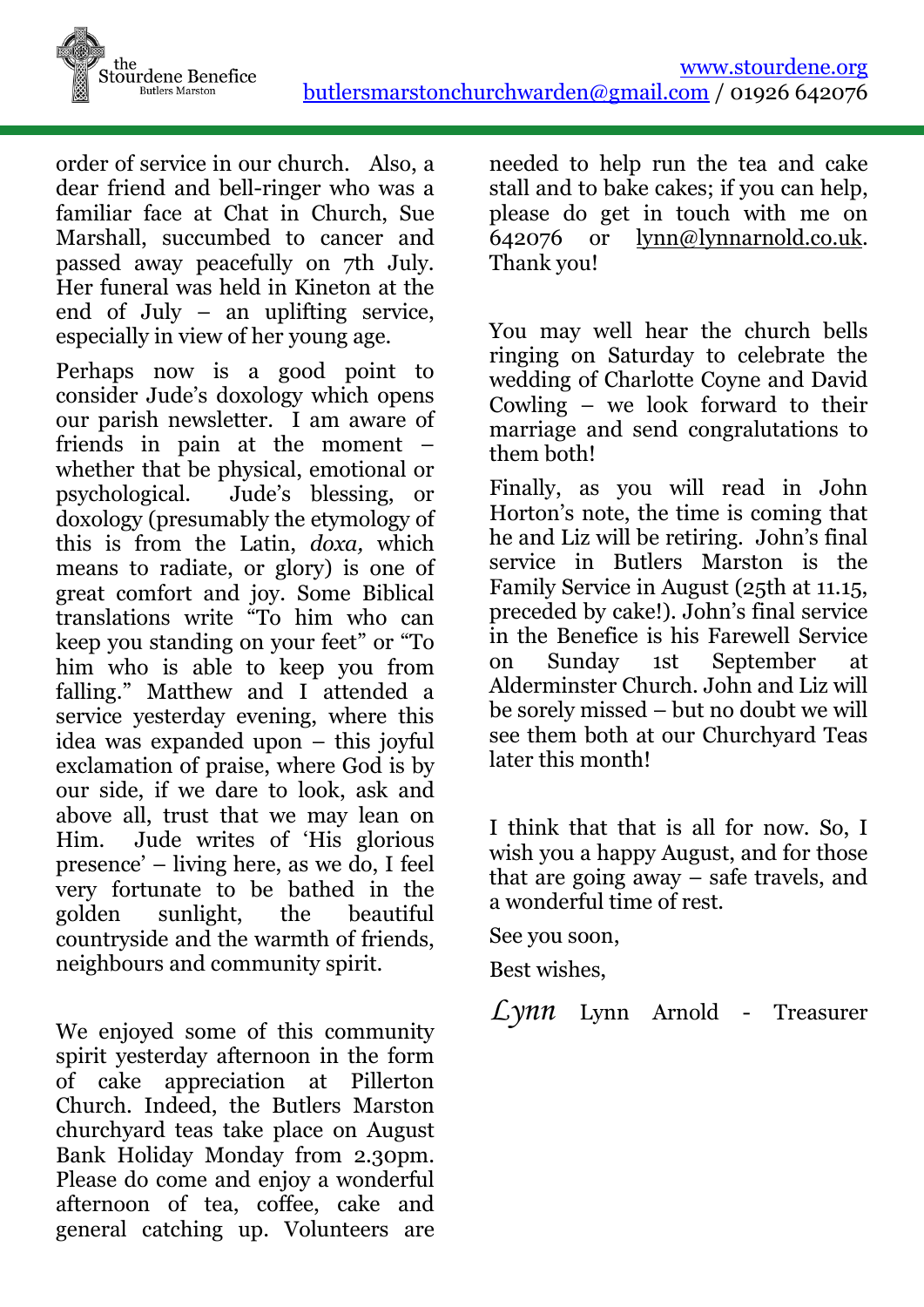



Liz and I are about to go away for a week and then it is back to work until our final service in Alderminster on Sunday 1st September

after which we are to retire having spent eight very happy years here in the Stourdene Benefice. The first time that I came to this area I was about twenty and spent two weeks working on a farm near Long Compton in order to gain some practical experience to help with a course I was doing in general agriculture. I liked the area but I never dreamt that I might return here just over forty years later as a vicar!

After four years as curate in a largely urban parish of eleven thousand people, plus a very large industrial estate, it was good to return to the countryside. The congregations are smaller, the baptisms, weddings and funerals fewer, the buildings colder and the extremes of wealth and poverty are less obvious but the countryside around is beautiful even if many of the problems faced by people here are the same.

For us it has been a very real privilege to accompany people through times of great joy and deep sorrow and pain but it has also been good to be here through some relatively normal times – there have been some! The festivals of Harvest, Remembrance, Christmas, Easter, Pentecost and Rogation are special but busy times and the agricultural festivals assume a much greater significance in the countryside.

Even in the twenty first century, being closer to where food is produced, one becomes more aware of our dependence on God for our survival – something that is too easily forgotten in our urban areas. Rural living may have its disadvantages but it can keep us closer to nature and to God who is the ultimate source of all life. Further, it can help us to learn to respect creation more and give us an increased awareness of how vital it is to pass the land on in good heart to those who follow us.

Our churches, at the centre of our communities, are also there to serve as a reminder to all of our daily need for God. The buildings may be costly and hard work to maintain, the congregations may be small and fragile but we are still Christ in the community as his Holy Spirit works in and through each of us. It may be easy to despair and feel beleaguered but the words of the hymn sum our task up well, "Brother, sister, let me serve you, let me be as Christ to you".

For both of us it has been a great joy and privilege to try to be part of that for a few short years. It is our prayer that Christ will continue to be at the heart of each of our Stourdene communities for many years to come!

*John & Liz Horton* Rev. John Horton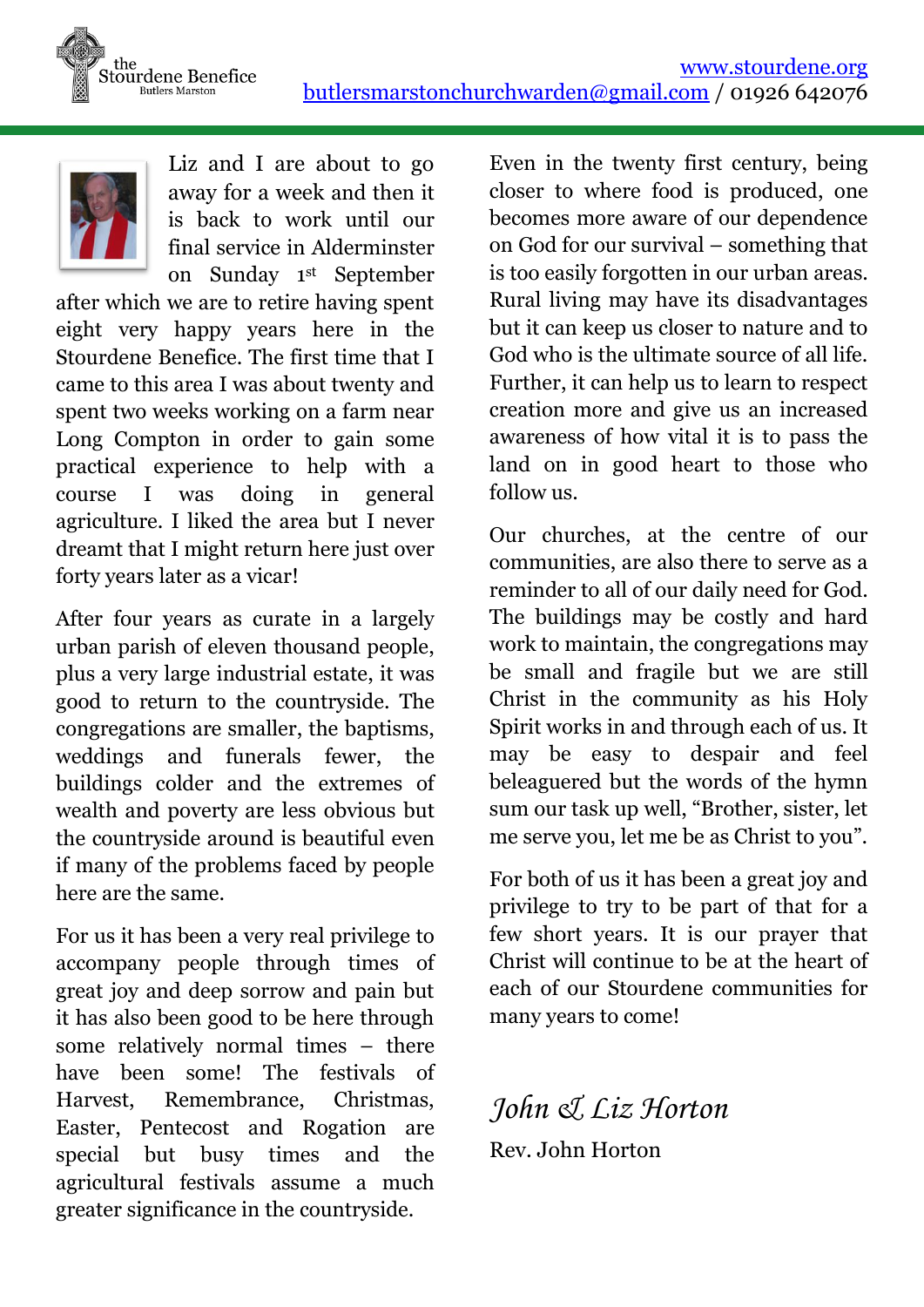



#### **A date for your diary:**

**Harvest Supper on the Green**

**Saturday 28th September**

**6.30pm**

**Details to follow next month**

## **A date for your diary:**

**Harvest Festival Sunday 22nd September**

#### **10.30am**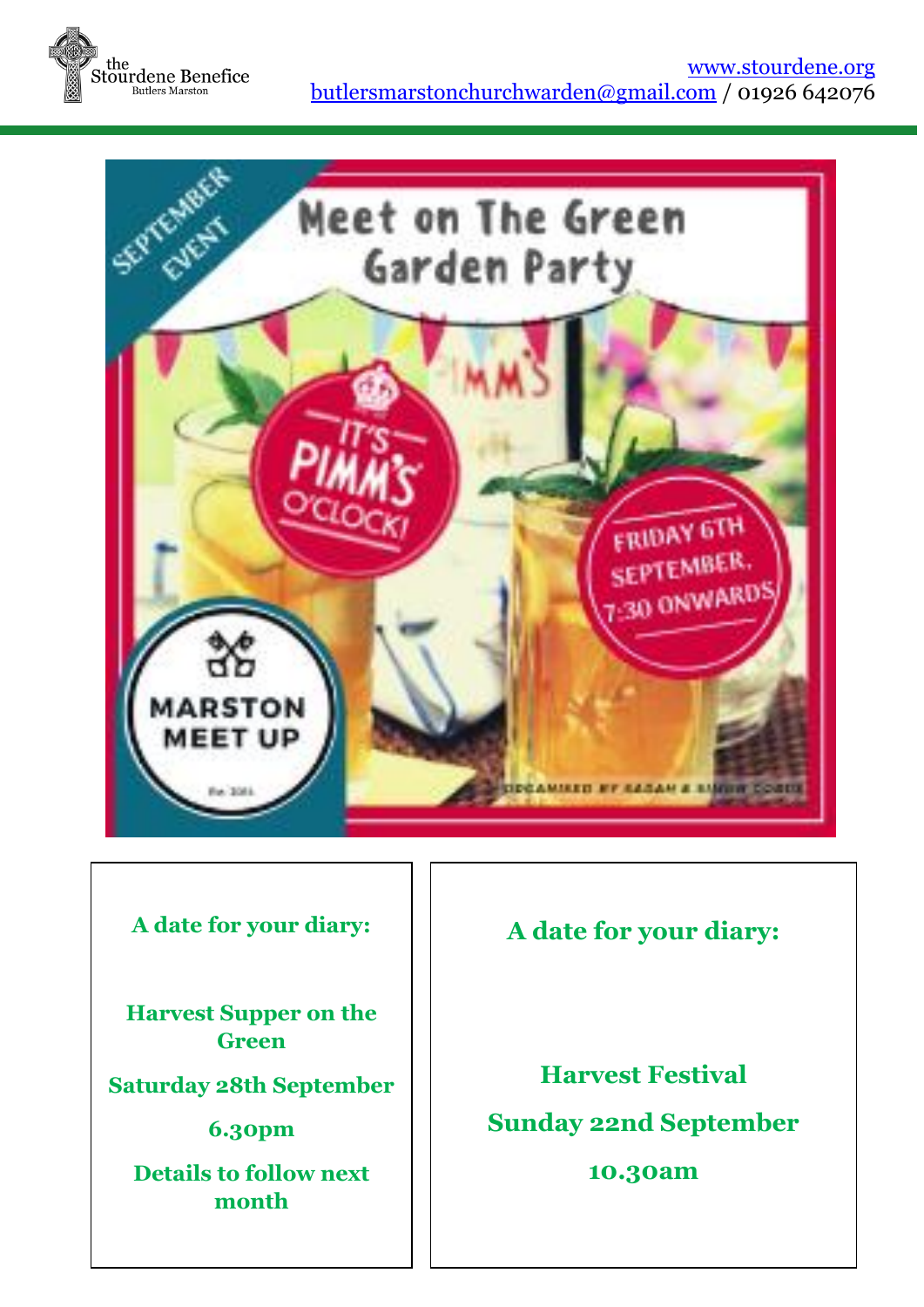

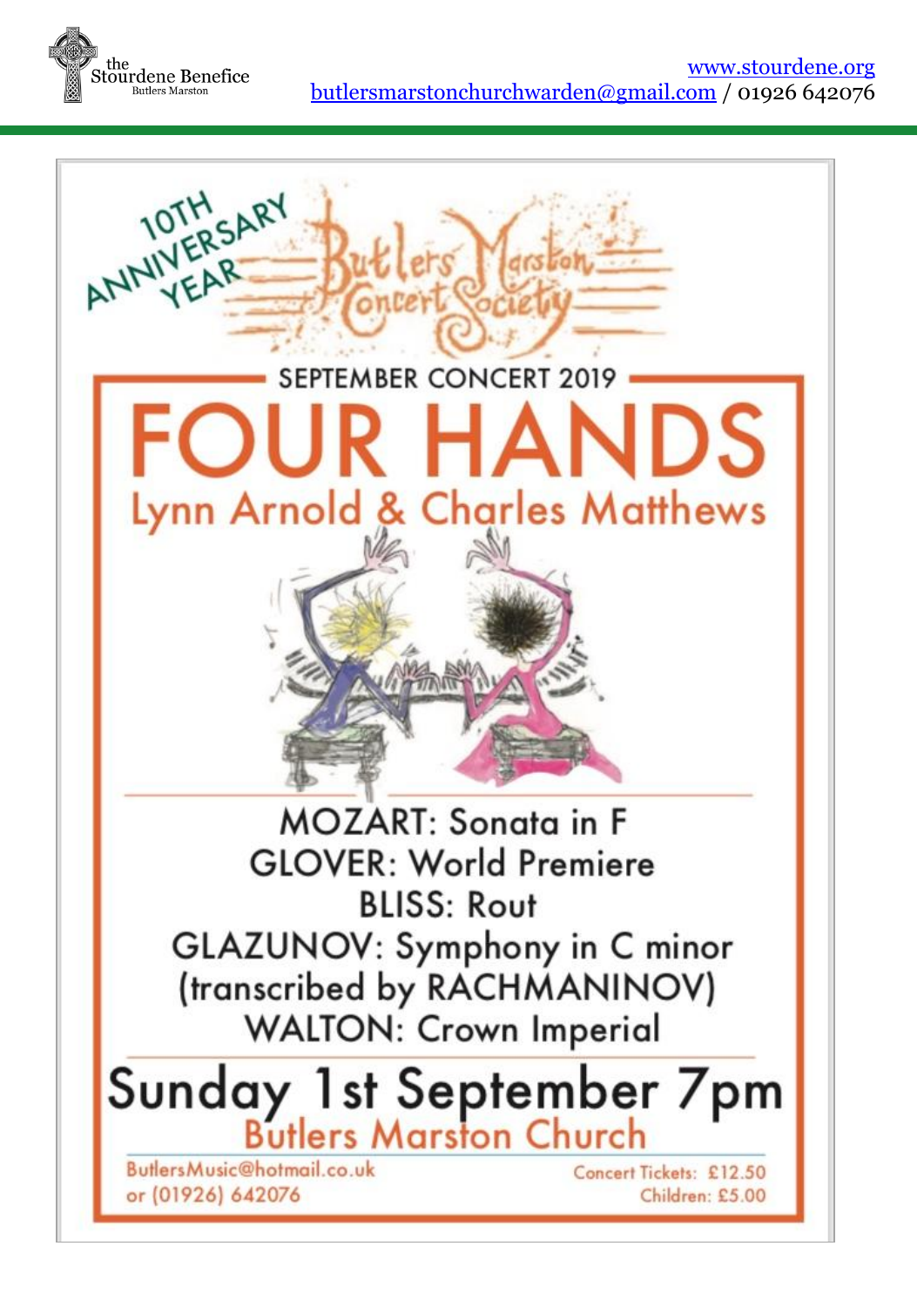

#### **Mary Berry's ginger and treacle spiced traybake recipe**

#### **INGREDIENTS**

225g (8oz) softened butter 175g (6oz) light muscovado sugar 200g (7oz) black treacle 300g (11oz) self-raising flour 2 level teaspoons baking powder 1 level teaspoon ground mixed spice 1 level teaspoon ground allspice 4 large eggs 4 tablespoons milk 3 finely chopped bulbs of stem ginger from a jar

#### **For the icing**

75g (3oz) icing sugar 3 tablespoons stem ginger syrup from the jar 3 finely chopped bulbs of stem ginger from a jar

#### **METHOD**

- Pre-heat the oven to 180C/Fan 160C/Gas 4. Grease a 30x23 cm (12x9in) traybake or roasting tin, then line the base with baking parchment.
- Put all the ingredients for the traybake into a large bowl and beat until well blended. Turn the mixture into the prepared tin, scraping the bowl with a plastic spatula to remove all the mixture. Level the top gently with the back of the spatula.
- $\bullet$  Bake in the pre-heated oven for 35–40 minutes, or until the cake has shrunk from the sides of the tin and springs back when pressed in the centre with your fingertips. Leave to cool in the tin for a few minutes then turn out, peel off the parchment and finish cooling on a wire rack.
- To make the icing, sift the icing sugar into a bowl, add the ginger syrup and mix until the icing is smooth and has a spreading consistency. Pour the icing over the cake, spread it gently to the edges with a small palette knife and sprinkle with the chopped stem ginger to decorate. Allow the icing to set before slicing the traybake into 15–20 pieces.

#### **Tips**

Treacle can be difficult to weigh accurately, as it tends to stick to the scale pan. Weighing it on top of the sugar overcomes this problem. This traybake freezes very well un-iced, and in fact improves with freezing.

Taken from the internet: Telegraph online 21/03/2014 which sources: 'Mary Berry's Baking Bible' by Mary Berry (BBC Books, hardback £25).